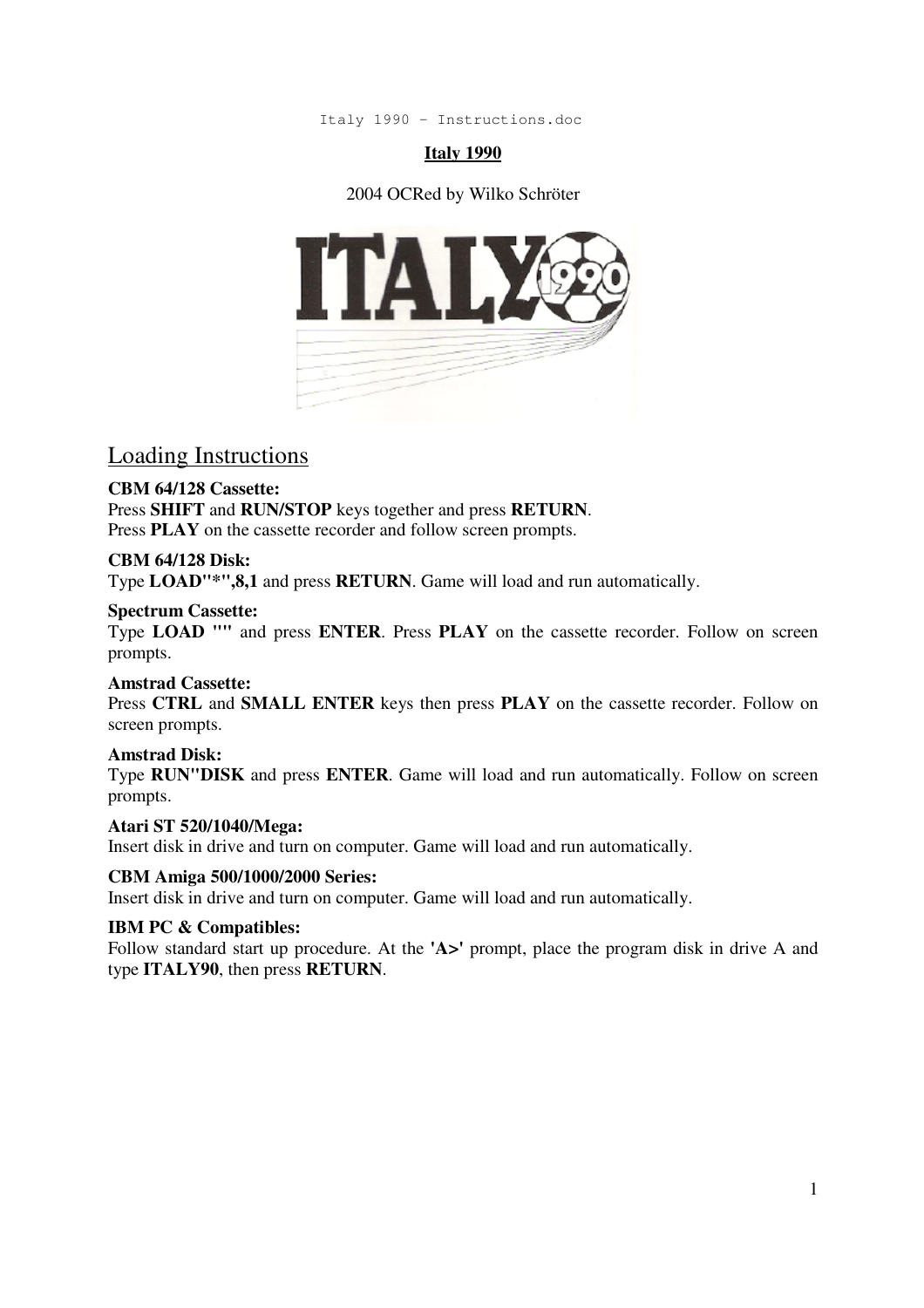# PLAY THE GAME

### PLAYER CONTROL

For either team, the player you have direct control over is highlighted as follows:

CBM 64/128: The colour of the player's shirt flashes between white and the team colour. SPECTRUM: A large 'solid' arrow is positioned below the player of team one and 'hollow'

arrow below player team two.

NOTE: The remaining players of team 1 have smaller 'solid' arrows positioned below them. AMSTRAD/ATARIST/CBM AMIGA/IBM PC: A large arrow of the same colour as the team is positioned below the player being controlled.

Control of the 'highlighted' player continues until either, movement stops, at which, the player of the same team who is closest to the ball becomes active.

# BALL CONTROL

The ball is able to move freely around the pitch when it is kicked but as soon as it is within 0 small distance of any player it will be automatically 'trapped'.

The ball is then moved to a position relative to the direction of the player.

Once a player has control of the ball, it will stay 'locked' to him until it is either kicked or taken from him by another player.

# KICKING THE BALL

When your player is in possession of the ball he can kick it in the direction he is facing by holding down **'FIRE'** and releasing it when required. The amount of time **'FIRE'** is held down, combined with the player's strength determines the speed of the ball when it is kicked. There is a maximum amount of time that the button can be held down before the ball is kicked automatically.

You may also 'chip' the ball by reversing the direction of your player immediately after kicking it. **N. B.** More powerful kicks will cause the ball to travel above the ground automatically.

## HEADING THE BALL

When the ball is close to your player, but still in the air, you can 'head' the ball by pressing and releasing **'FIRE'**. However, holding down **'FIRE'** has no effect an the speed of the ball.

# TACKLING

There are two ways that your player can tackle:

'Normal Tackle'

If your player's attempting to tackle, facing the player in possession, he has a chance of taking the ball according to the relative skill factors of the players. If your player is behind, however, he cannot tackle in this fashion.

### 'Sliding Tackle'

When your player is not in possession of the ball, pressing **'FIRE'** will initiate a 'sliding tackle'. This causes your player to 'slide' in the direction he was facing, during which time he cannot be controlled. If your player comes close to the player in possession of the ball whilst he is sliding, he may or may not take the ball, according to the relative skill factors. However, if your player 'slides in' from behind the other player, there is a chance a foul will occur.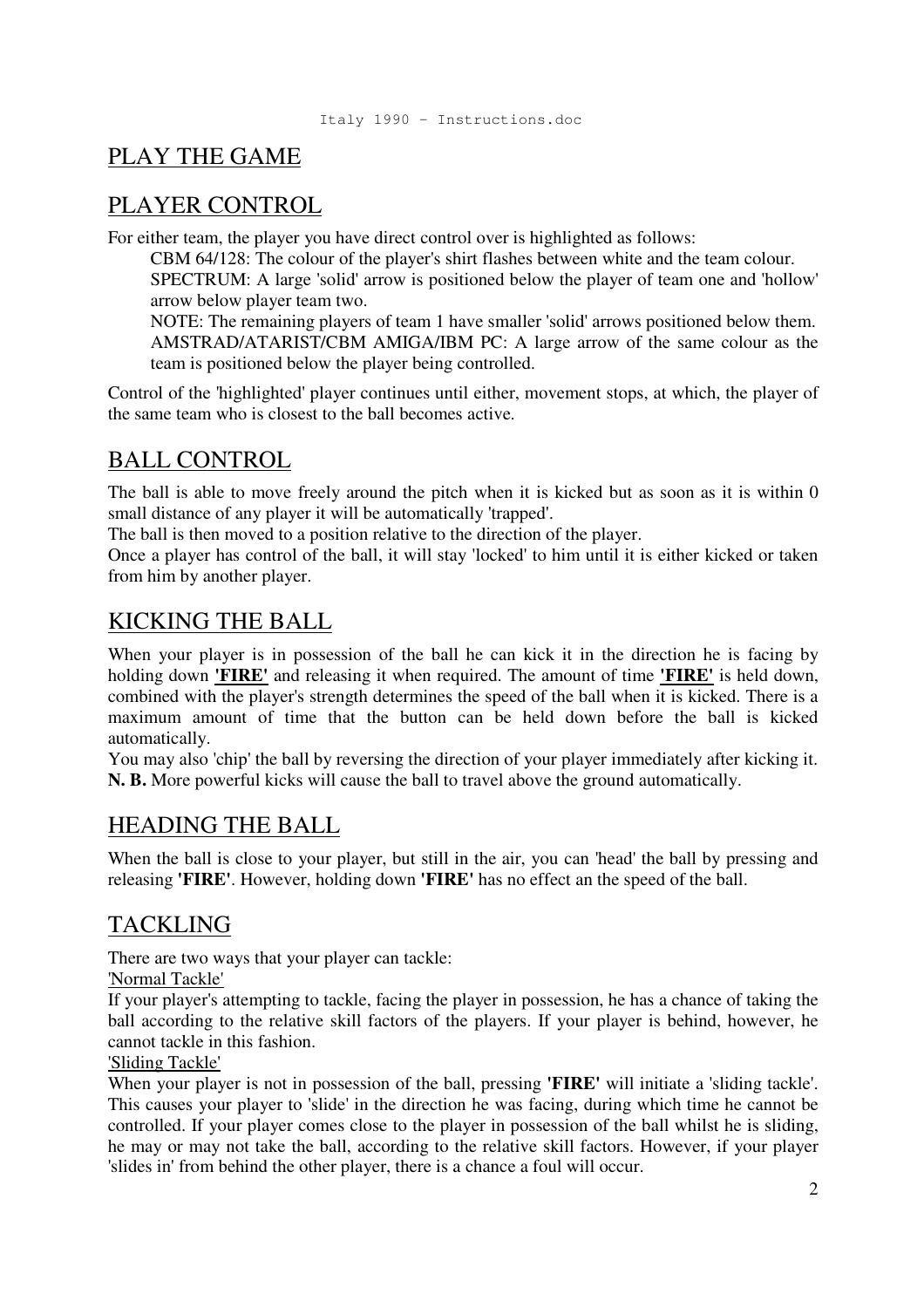# GOALKEEPERS

If your goalie is under 'control' he moves in the same fashion as the other players. However, if the ball is not under the control of your team and the player closest to the ball is from the opposing side then 'FIRE' combined with the direction of the joystick causes the goalie to dive.

## SET PIECES

The various 'set pieces' (i. e. Kick Off, Throw In, Corner Kick, Goal Kick, Free Kick and Penalty) that occur during the game all behave in a similar fashion with regards to control of the player in possession of the ball. Namely, the direction and speed of the ball when it leaves the player. In all cases, play is suspended until **'FIRE'** is pressed and released.

## ATARI ST/CBM AMIGA/IBM Users note:

Goal Kicks and Corners: These take the form of animated sequences in which a player is seen to run to the ball and kick it, when **'FIRE'** is pressed. The direction and length of time **'FIRE'** is held down still determines the ball's direction and speed.

**Penalties:** These lake the form of a separate graphic screen, using the viewpoint of the player who is taking the penalty. As before, the direction of the joystick determines the region of the goalmouth that either the ball will travel towards or the goalie will dive towards, **'FIRE'** causes the player to kick the ball or the goalie to dive in that direction.

|                         | C64         | Spectrum*    | Amstrad*     | Atari ST | <b>CBM</b> | IBM PC*        |
|-------------------------|-------------|--------------|--------------|----------|------------|----------------|
|                         |             |              |              |          | Amiga      |                |
| Move Player<br>up pitch |             | Q            | Q            |          |            | Q              |
| Move Player             |             | A            | A            |          |            | A              |
| down pitch              |             |              |              |          |            |                |
| Move Player             |             | $\mathbf{O}$ | $\mathbf{O}$ |          |            | $\overline{O}$ |
| <b>LEFT</b>             |             |              |              |          |            |                |
| Move Player             |             | $\mathbf{P}$ | $\mathbf{P}$ |          |            | $\mathbf{P}$   |
| <b>RIGHT</b>            |             |              |              |          |            |                |
| <b>FIRE</b>             |             | <b>SPACE</b> | <b>SPACE</b> |          |            | <b>SPACE</b>   |
| Toggles Hold/           | RUN/        | CAPS+H       | SHIFT+H      | SHIFT+H  | SHIFT+H    | SHIFT+H        |
| Pause Mode              | <b>STOP</b> |              |              |          |            |                |
| <b>Quit Game</b>        |             | CAPS+T       | SHIFT+T      | SHIFT+T  | SHIFT+T    | SHIFT+T        |

# KEYBOARD CONTROLS

\*Direction keys and **'FIRE'** are user definable.

Spectrum version supports both Sinclair and Kempston joysticks.

IBM version supports both Standard Analog and Amstrad digital joysticks.

Joystick control on CBM 64/128, Atari ST and CBM Amiga machines.

Joystick ports as follows:

|                 | <b>CBM 64/128</b> – Port $1 -$ Player 1       |
|-----------------|-----------------------------------------------|
|                 | Port 2 – Player 2/Computer                    |
|                 | <b>CBM AMIGA</b> – Port 1 – Player 2/Computer |
|                 | Port $2$ – Player 1                           |
| <b>ATARIST-</b> | Port $0$ – Player 2/Computer                  |
|                 | Port $1$ – Player 1                           |